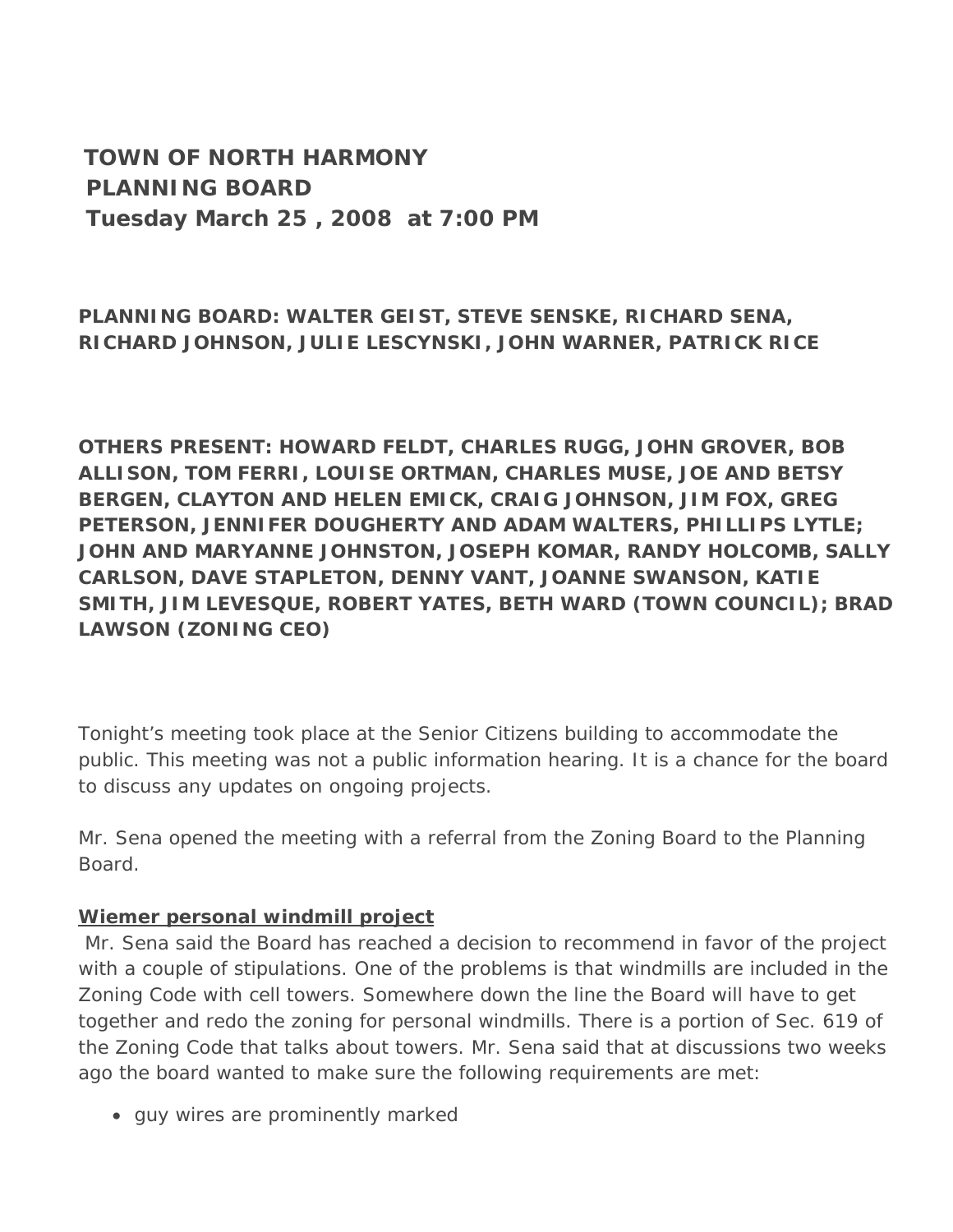# **Planning Board 3/25/08 (pg. 2)**

- placing fencing around the guy wires and ground connections in an "L" shape so the installer can have access to do any maintenance
- after six months of in-operation the tower must be removed
- no lighting on the tower

 Mr. Sena said the board also recommends waiving the following stipulations associated with the cell tower/wind farm zoning. Much of the wording in Sec. 619 does not address the specifics of personal wind turbine construction. At the recommendation of Brad Lawson four additional stipulations specific to this application are requested.

They are as follows:

- 1) Acceptance of a guy style tower
- 2) No bonding necessary
- 3) Waive the cell tower fee enacting a fee reasonable to an average residential project of this cost (i.e. \$35.00)
- 4) Acceptance of site plan and establishment of appropriate tower fall zone

Mrs. Lescynski asked how far from the road the windmill will be. Mr. Sena said that he believes it will be far enough from the road so if it topples it would not fall into the road way. Mr. Johnson said he visited a wind mill in Cassadaga that is a little shorter than the proposed tower but the noise was almost non-existent. Mr. Johnson said he believes the requirement for the distance of the tower from the road is 120% of the tower height. He suggested there should be some type of bonding to make sure the tower gets taken down if need be. Mr. Senske said one of the neighbors did contact him and tell him the tower is technically higher than informed. The tower is about 155 feet with the addition of the wind turbines; although the neighbor clarified this he does not oppose the windmill. Mr. Lawson said if the tower is not taken down in a timely fashion after it is in-operable there would be a violation and the property owners would receive notice under the new junk law. They would receive seven days notice that the tower needs to come down and if they do not comply, the town could enforce a fee of \$250 a day if the judge imposes it. Mr. Lawson said he believes after spending \$60,000 on the project that the owners will do their best to maintain the windmill.

 **On a motion by Mr. Sena, seconded by Mrs. Lescynski, the Planning Board unanimously recommended approval of the Special Permit request of Peter and Kathy Wiemer to construct a 140' tall wind turbine tower for personal use on property located at Sec. 349.00-2-73 (old #10-1-13)**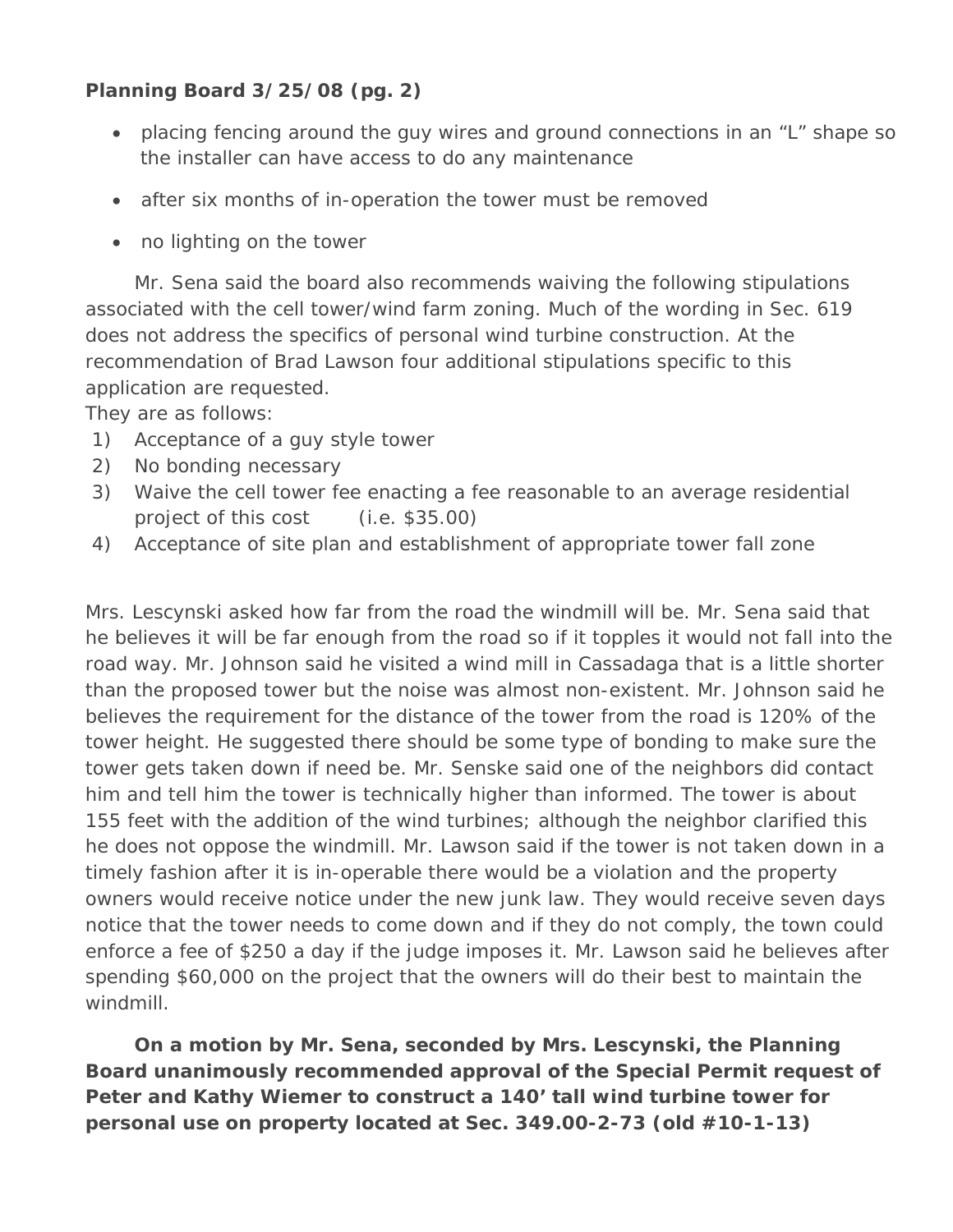## **Planning Board 3/25/08 (pg. 3)**

#### **provided the criteria outlined above are strictly adhered to.**

#### **Work Session for R-6 Resort District**

 Adam Walters, Jennifer Dougherty, and Greg Peterson of Phillips Lytle appeared to represent developer John McGraw. Mr. Walters said they have prepared a submittal to the Planning Board in response to the last meeting about the rezoning. Mr. Walter's also said they are at the beginning of the environmental review process, and fully intend to do an Environmental Impact Statement (EIS). Mr. Walter's wants the people to be aware that they are asking for the property to be re-zoned to a district that doesn't exist yet. After there is feedback on that, site plans will be submitted to the board for review. Mr. Walters said they hope that at the time the Planning Board makes a recommendation on the site plan, they will also make a recommendation to the town board on what the parameters of the new district should be. He said at that point the town could hold public hearings. Mr. Walters said they are months from this happening. First, will be the scoping process. He explains scoping is when there is a public review on what the contents of the environmental impact statement should be (the SEQRA provides for public comment on the draft scope document). The scoping process takes about 60 days and is expected to be done at earliest by May. He said issues need to be studied, one of which is obviously height. Mr. Walters also said it would be highly premature to make a recommendation to the town board without an environmental draft statement that has extensive photo simulations of the proposed project from 20 or 30 different locations in the community. He understands that height concerns people have, but thinks the picture may put people at ease.

 Mr. Giest asked Mr. Walters if the Victorian design motif was the final design or if it could be changed at a later date. Mr. Walters replied that the Victorian style was what the project developer thought the design should be. He said it might be changed if the ordinance did not allow for the style in some way.

 Jennifer Dougherty said her goal after the last session was to try and change the draft code R6 district to meet what she thought were significant concerns in terms of the last meeting. Ms. Dougherty said initially we spent a lot of time talking about lot coverage and decided that lot coverage should only mean building coverage. She revised what the R6 District should be and took out the wording "lot coverage" and put in "building coverage". Ms Dougherty said the amount of building coverage is only at 25%. There were a lot of items that could not be directly dealt with in the R6 zone so she went back to the Town of North Harmony code and found supplemental regulations and devised a resort regulation modeled after section 600 of the code where it talks about different types of development. Ms. Dougherty also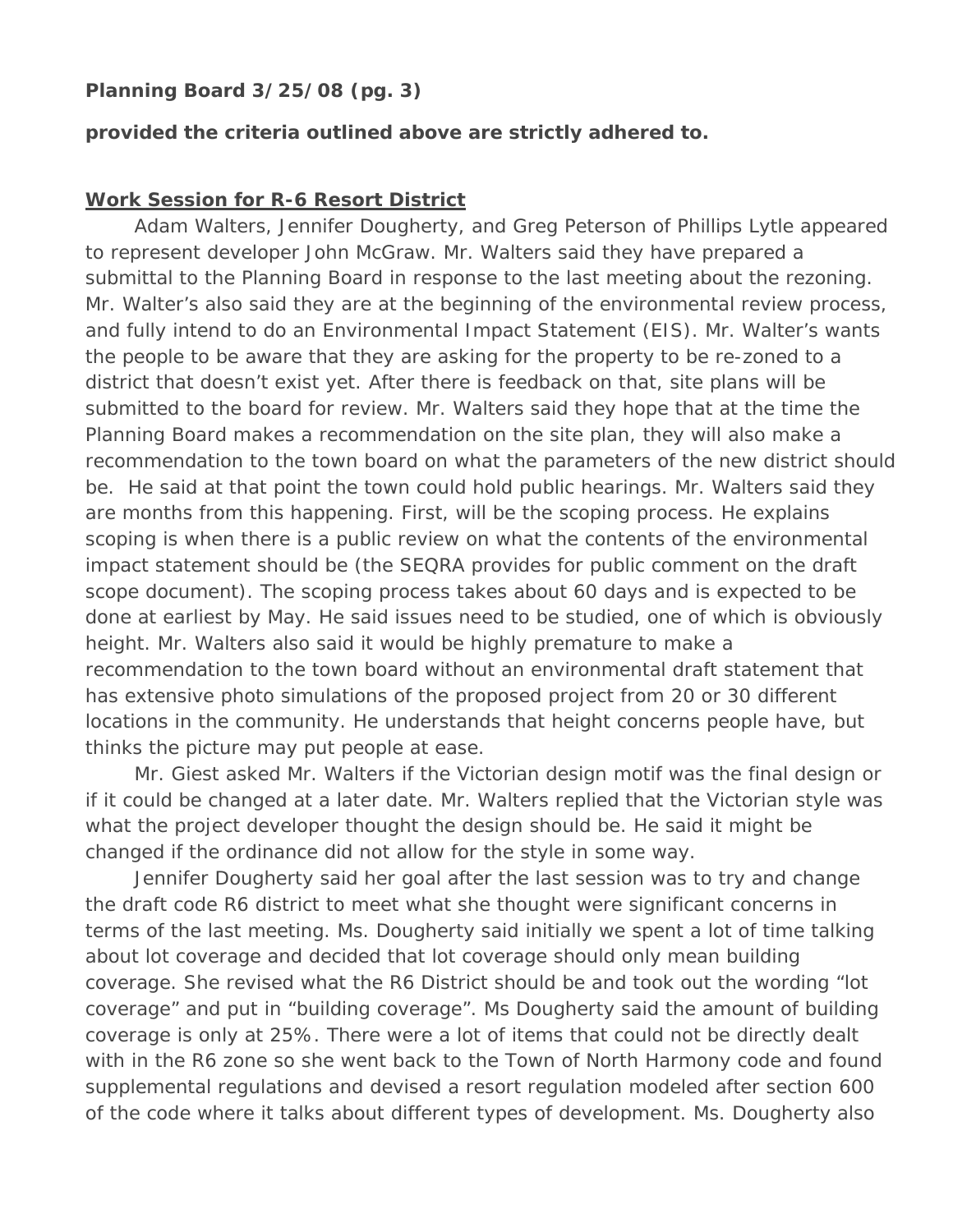## **Planning Board 3/25/08 (pg. 4)**

tried to deal with the building and lot coverage and spoke specifically to building coverage and limited it to 25% and then we move down the lot coverage just to include all impervious caricatures such as parking lots to try and put your arms around it and limit the amount of development to be on the premises. Ms. Dougherty said these are her ideas meant as a way to advance the conversation. She emphasized these are only suggestions and she in no way means to say this is what the board said it should be. Ms. Dougherty tried to adjust the setbacks so there would be a buffer zone, they now include a minimum front yard of 300' minimum side yards of 150' and a minimum rear yard of 50' feet. Concerning landscaping Ms. Dougherty outlined their intent and purpose. Most significantly in all the codes that are surveyed was adding trees and shrubbery for screening.

 Mr. Johnson asked about a section on supplemental parking (Exhibit B., para. d.). Ms. Dougherty replied that the parking will follow codes of North Harmony.

 Mr. Rice asked if the AFD members present had any questions about the project. They replied that their questions had been answered at the previous meeting. Mr. Rugg said the department had recently completed a sample dispatch and a ladder truck would be sent on the first alarm. He said there are 4 aerial trucks within 12 miles of the location. Mr. Geist asked if this was adequate coverage. Mr. Rugg said yes. Mrs. Lescynski asked what the approximate response time is. Mr. Rugg said response time is quicker at night than during the day. He said the dept. would require a couple of high rise packs which include extra lengths of hose. He also noted that 90% of the time the sprinkler system in the hotel knocks down the fire.

 Mr. Senske suggested that while looking at the proposed project as a possible R6 District, the PB should think about the rest of the town as well. He feels the town should first create an R6 District, and then let the developers come in and decide if they can develop within the guidelines. Mr. Senske suggests the board look at the setbacks now and come up with some reasonable ideas as to footage. Mrs. Lecsynski said she would like the building to be 100 feet from the shore of the lake. The board discussed that if the minimal lot size is 10 acres would 400 feet be a good distance for the project from the road. Mr. Rice said the property is unique as there are not a lot of neighbors to infringe upon. Mr. Senske said if you give them 400 feet they may have to build up instead of out. Mr. Senske said he would like to decide if 10 acres is enough land to provide enough footage for setbacks. It was suggested that there be a buffer between parking lots and private property. Mr. Senske said most other projects are not going to be this size and the parking concerns will be different. Although this meeting is only to discuss the issues not to make any decisions the most prominent numbers as far as setbacks for the project were 75 feet from the lake, 300 feet from the front and 150 feet on the sides. These numbers were